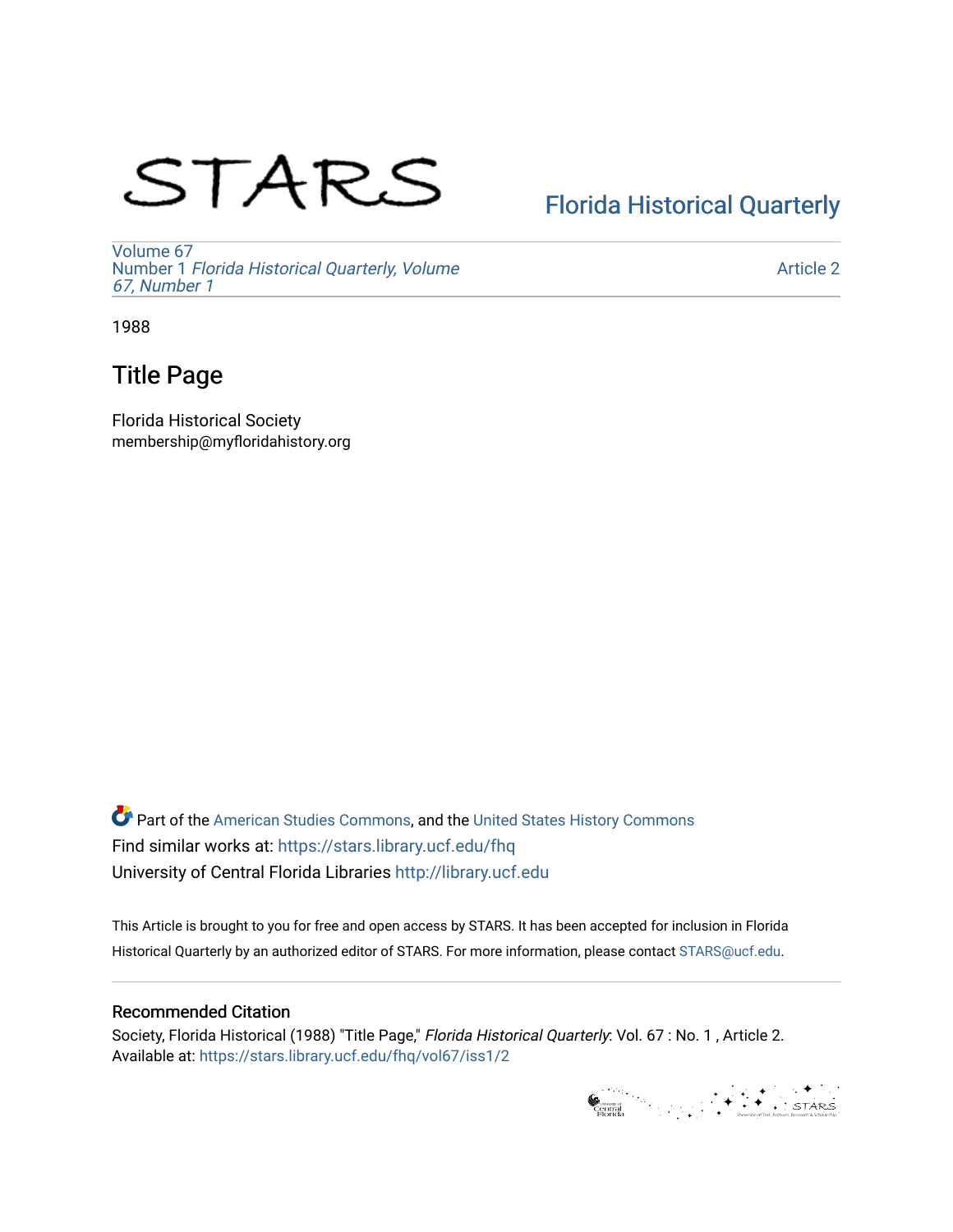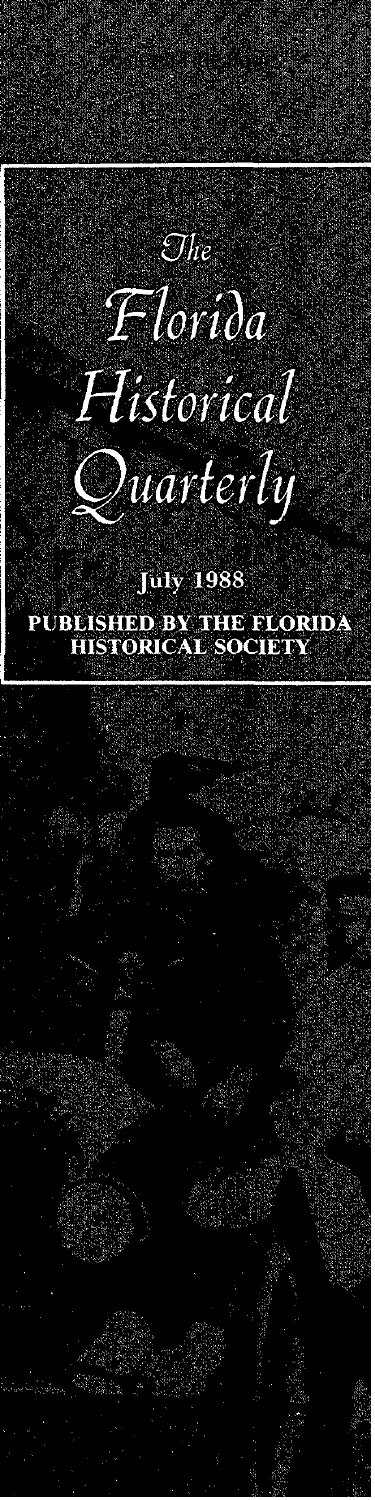#### COVER

The building behind the Corwin Dock was originally constructed for the Ford agency. There was a dance hall on the second floor. When the photo was taken (c. 1918), the Chero-Cola Bottling Company occupied the first floor, and the Bradenton Yacht & Auto Club was on the second. Photograph courtesy of Manatee County Central Library and the Manatee County Historical Society.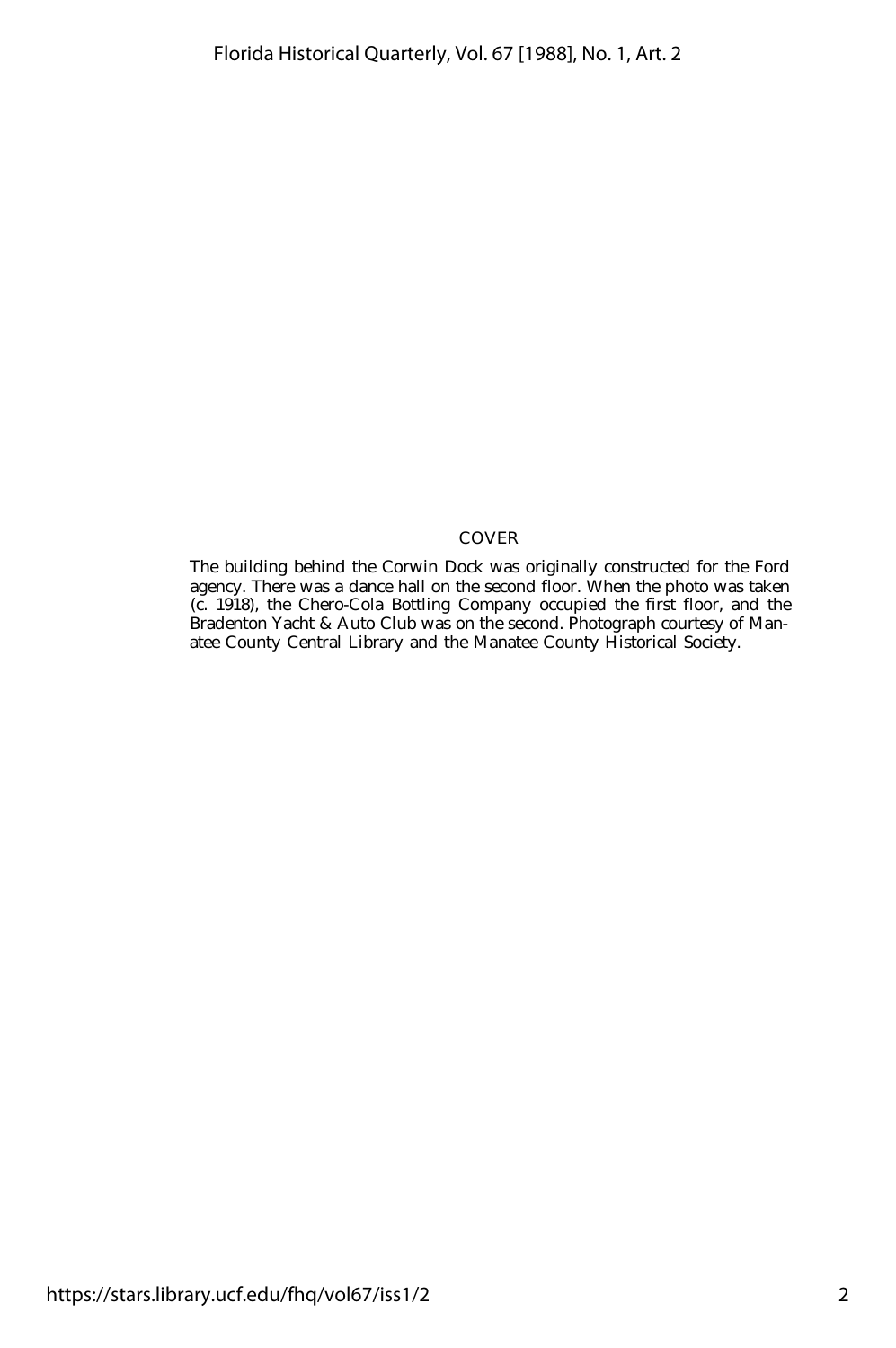# **The** Florida *Historical Quarterly*



THE FLORIDA HISTORICAL SOCIETY

COPYRIGHT 1988

by the Florida Historical Society, Tampa, Florida. Second class postage paid at Tampa and DeLeon Springs, Florida. Printed by E. O. Painter Printing Co., DeLeon Springs, Florida.

(ISSN 0015-4113)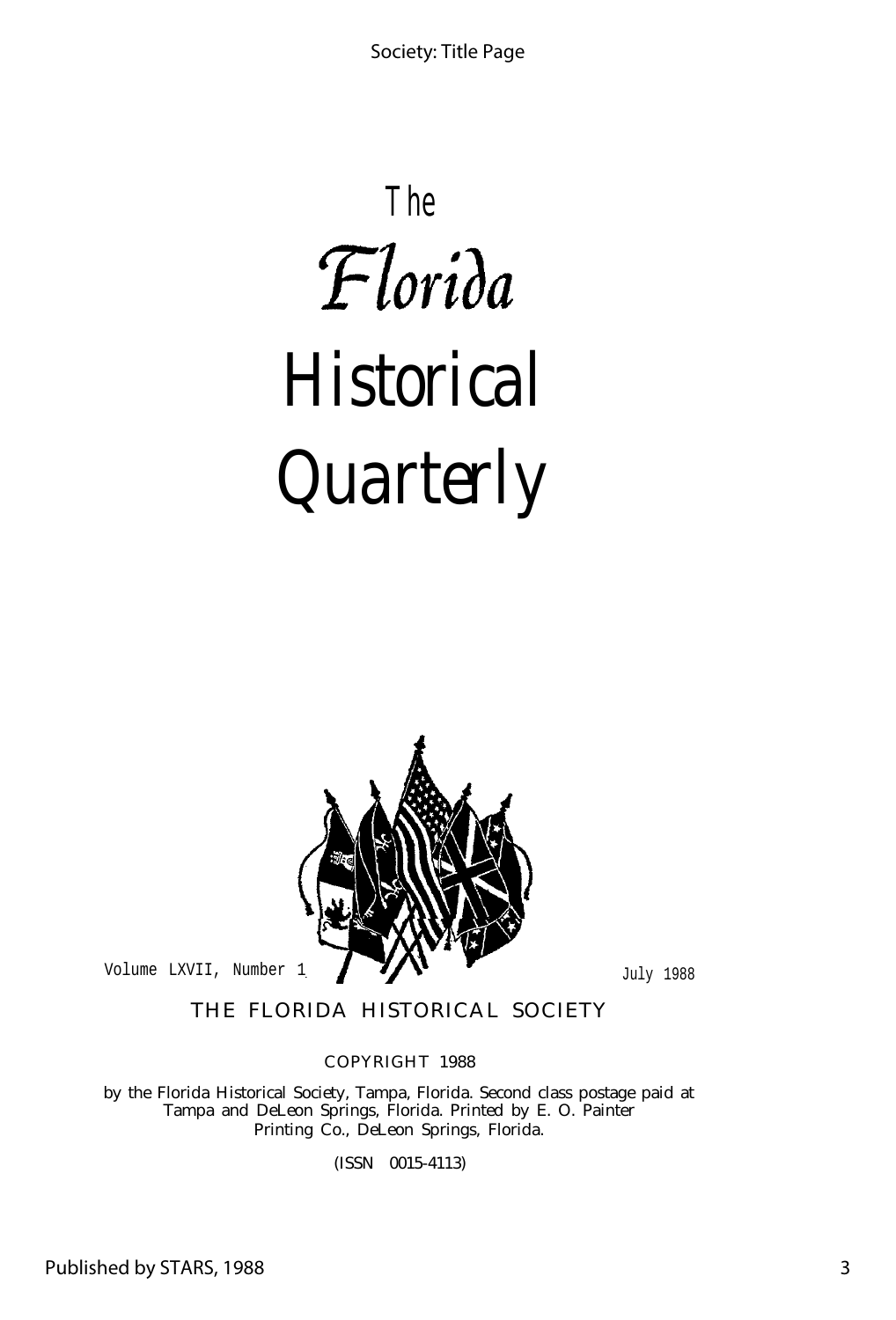### **THE FLORIDA HISTORICAL QUARTERLY**

Samuel Proctor, *Editor* M. Sherry Johnson, *Editorial Assistant* Corinne L. Llewellyn, *Editorial Assistant*

*EDITORIAL ADVISORY BOARD*

Herbert J. Doherty, Jr. University of Florida Michael V. Gannon University of Florida

David R. Colburn University of Florida John K. Mahon University of Florida (Emeritus) Jerrell H. Shofner University of Central Florida Charlton W. Tebeau University of Miami (Emeritus)

Correspondence concerning contributions, books for review, and all editorial matters should be addressed to the Editor, *Florida Historical Quarterly,* Box 14045, University Station, Gainesville, Florida 32604-2045.

The *Quarterly* is interested in articles and documents pertaining to the history of Florida. Sources, style, footnote form, originality of material and interpretation, clarity of thought, and interest of readers are considered. All copy, including footnotes, should be double-spaced. Footnotes are to be numbered consecutively in the text and assembled at the end of the article. Particular attention should be given to following the footnote style of the *Quarterly.* The author should submit an original and retain a carbon for security. Authors with access to IBM/ Wordstar programs are asked to submit both a hardcopy and a diskette. The Florida Historical Society and the Editor of the *Florida Historical Quarterly* accept no responsibility for statements made or opinions held by authors. The *Quarterly* reviews books dealing with all aspects of Florida history. Books to be reviewed should be sent to the Editor together with price and information on how they can be ordered.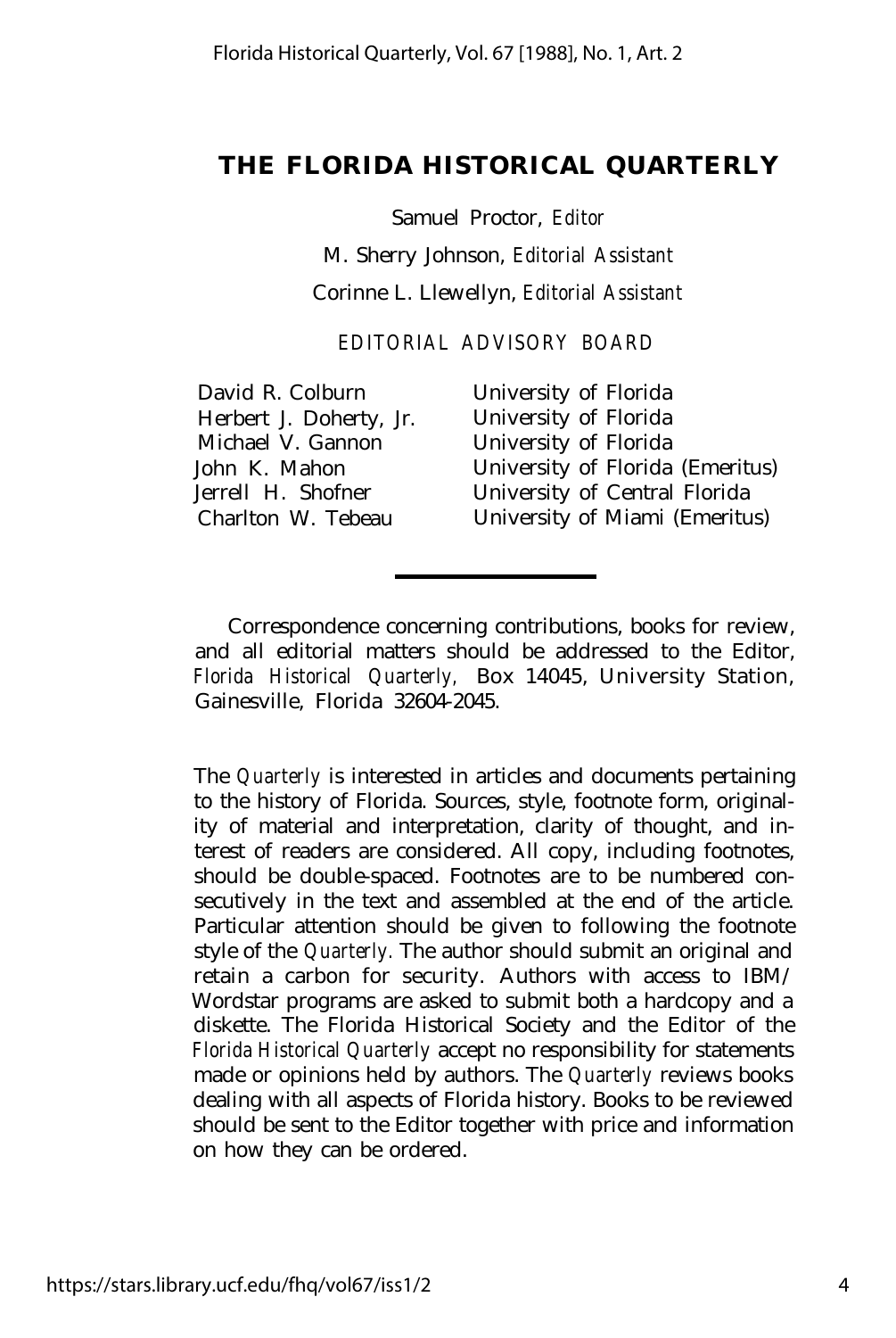Society: Title Page

## **Table of Contents**

| PEDRO MENÉNDEZ'S STRATEGIC PLAN FOR THE<br>FLORIDA PENINSULA                                            |     |
|---------------------------------------------------------------------------------------------------------|-----|
| Eugene Lyon 1                                                                                           |     |
| REBEL BEEF: FLORIDA CATTLE AND THE<br>CONFEDERATE ARMY, 1862-1864<br>Robert A. Taylor 15                |     |
| VIGILANTE JUSTICE AND NATIONAL REACTION: THE<br>1937 TALLAHASSEE DOUBLE LYNCHING<br>Walter T. Howard 32 |     |
| NOTES AND DOCUMENTS:<br>APALACHEE COUNTERFEITERS IN ST. AUGUSTINE<br>John H. Hann 52                    |     |
| FLORIDA HISTORY IN OTHER PERIODICALS                                                                    | 69  |
|                                                                                                         | 79  |
|                                                                                                         | 113 |
|                                                                                                         | 120 |